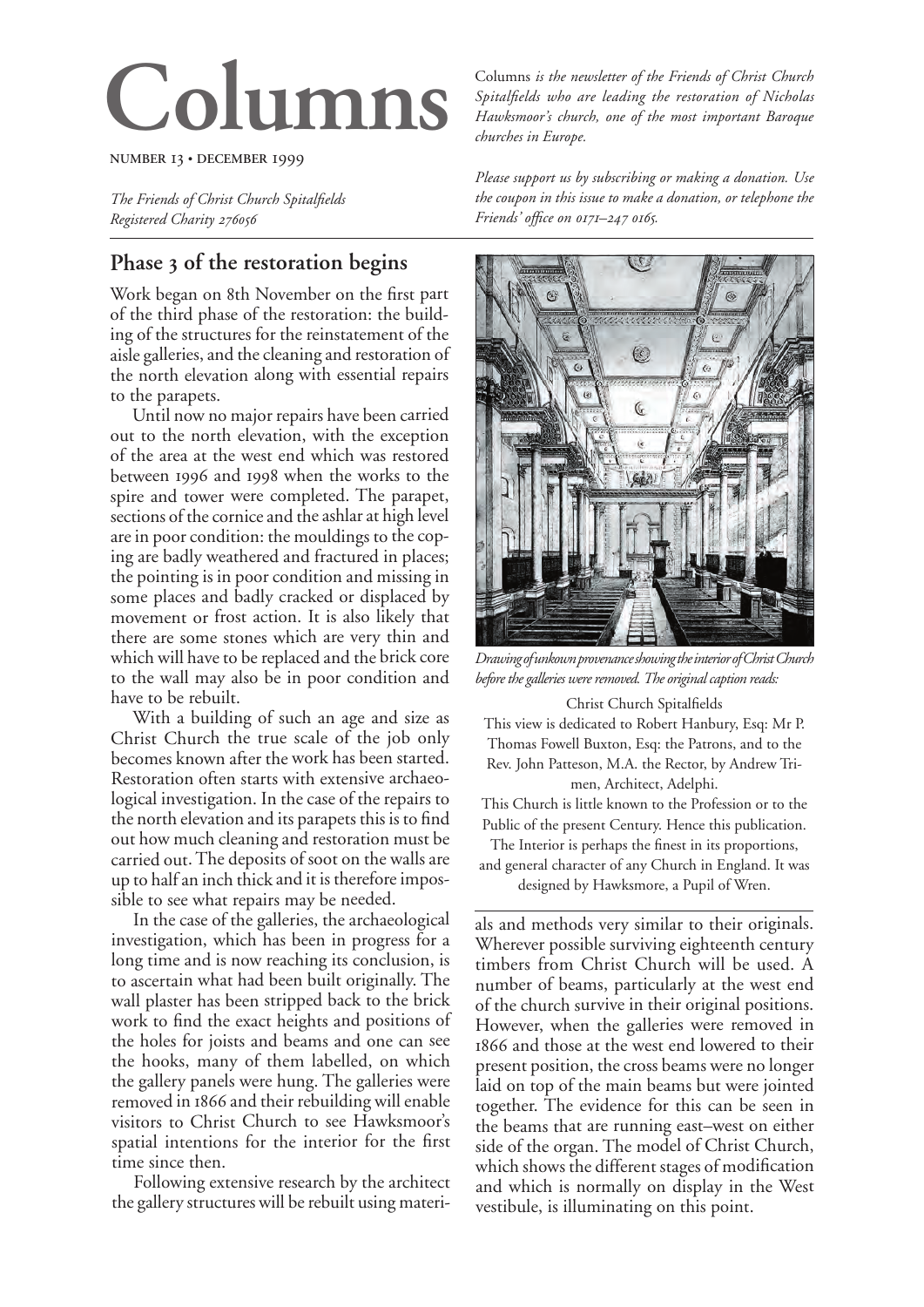The works on the structures will begin with the dismantling and investigation of the present galleries; this will be done by Luard Conservation. The main contractors for the Phase 3 works are once more Harry Neal (City) Ltd. who did the cleaning and restoration of the south elevation and the construction of the south steps. The architects for the whole restoration project are Whitfield Partners. The engineers are Hockley and Dawson and the quantity surveyors Cook and Butler.

The Friends of Christ Church Spitalfields are grateful to their major funders: The Heritage Lottery Fund, English Heritage and the Monument Trust for their continued support. We are also grateful to our many supporters, both individual and corporate enabling us to continue the restoration. In order to continue and complete the restoration, however, we must raise the matching funds to our grants. We need to raise a further  $\pounds$ 1.5 million to finish the job which is a challenging task and we appeal to the generosity of our supporters who share our vision of a restored Christ Church. Please help us!

There are many specific items for which we require funding. There are also many tax advantageous ways of supporting us. For details of different projects to fund and ways of giving <sup>p</sup>lease contact the Friends' Office.

#### **Michael Gillingham CBE FSA**

#### **1933 1999**

Few more colourful characters can have emerged from the exclusive Plymouth Brethren than Michael Gillingham. Though his interests led him into the deepest corners of more than one specialist field, his life and conversation revolved around people. At home, he would gleefully recount the adventures of his friends, a whisky in his hand, his eyes bulging with surprise at any more outlandish exploit, and using his talent as a mimic to hilarious effect. As well as his knowledge of goings-on in the Church of England, he would also bring news of those who he regarded as 'Church-Minded' and note with approval that so-and-so was 'a Good Georgian'.

In those two favourite phrases he might have been describing himself: the Barchester novels contain nothing to match the vivid character whose kindness, wisdom, intelligence and knowledge spoke of a gentlemanly and leisured world now long gone.

Born in Yeovil in 1933, he was encouraged in an early appreciation of history and music. He was inquisitive and precociously intelligent. He won a scholarship to Yeovil School, where his



teachers recognised his ability and pushed him forward.

As a schoolboy he developed his interests in antiques, churches and music.

The two latter were combined in playing the organ, but as the Plymouth Brethren frowned on music as a pastime, he kept organ music at school, where he learnt it by heart, and then practised in churches he visited on his way home. Thus were the major works of Bach and Mendelssohn stored for future use.

A double scholarship to Cambridge followed, and he went up to Corpus at seventeen to read History and Law. Garth Moore was his tutor and in due course a close friend, demonstrating by example the possibilities of faith with freedom that were to play such an important part in Michael's later life.

After experience in the law and banking Michael found a home in the fine art world with Spinks, who were also Brethren. As a director of John Sparks in Mount Street from 1976–91 he found his professional niche, building up an impressive connection in the world of Oriental art and antiques.

Meanwhile he had become a member of the Church of England, which allowed him to explore its rich treasury of buildings and their contents. In 1968 he advised on the restoration of the seventeenth century organ at Framlingham, and this marked the start of a fruitful involvement with organs all over Britain. His hand may be detected in the organs at Peterborough Cathedral, Chichester Cathedral, St. James Clerkenwell, St. Matthew Westminster, St. Andrew Holborn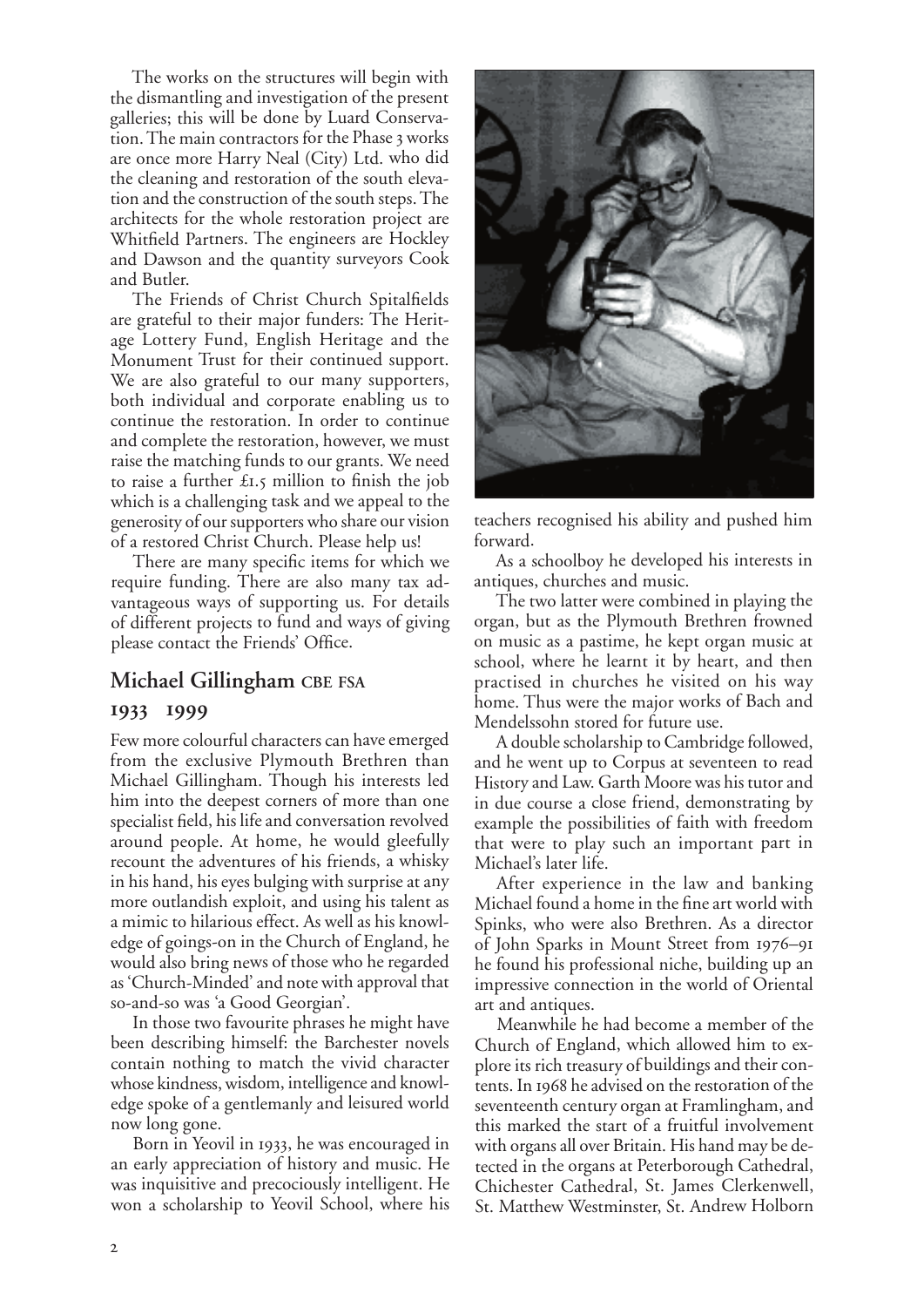and at his old college in Cambridge. He was the founding Chairman of the British Institute of Organ Studies.

Living in Clerkenwell in the 1970s, he became acquainted with the late Donald Findlay. They were delighted to find that they had so many interests in common, and set up household together. In 1979 they acquired the magnificent house in Fournier Street, Spitalfields where they entertained their friends for many years. Michael's hospitality was inexhaustible. All guests sat as equals at a groaning table; it was unthinkable to telephone without a choice of free evenings to suggest; Michael cooked with improvisatory flourishes and second helpings were irresistible.

The restoration of the house went on, but Michael remained devoted to work for ecclesiastical committees, and he was awarded a CBE in . He was closely involved with the restoration of Christ Church Spitalfields: in the 'sixties he was the last person to play its eighteenth century organ while it was still in working order and he would speak with keen anticipation of the day when the restored organ might be heard again.

Donald Findlay died of cancer at Easter 1998, a blow from which it was difficult for Michael to recover. He made a tremendous effort but life was not quite the same. He died on Friday 22 October 1999 after suffering an aneurysm. A memorial service will be held at midday on Friday 28 January 2000 at the Grosvenor Chapel, South Audley Street.

*Stephen Bicknell*

#### *Eric Elstob writes:*

I write with sorrow to tell you that Michael Gillingham, one of our longest serving trustees, died unexpectedly and suddenly in late October. We were having a neighbourly drink together in his Spitalfields sitting room, Michael sparking with impish humour; and within hours he suffered a series of heart attacks, and never regained consciousness.

The Parish, the Friends and the local community have each suffered an immense loss. For the Parish and the Friends it is Michael's experience and influence which we shall miss so badly. His long years of lay service within the Church of England meant that we could turn to him on any matter, from faculties to fund raising, and know that his help would be generously and wisely given.

It will be hard to imagine a Spitalfields without Michael who moved here in 1979, a pioneer from the epic days of the regeneration of the area, with empty and abandoned old houses, drunks and prostitutes in every doorway, whom Michael treated with unfailing courtesy.

He and the church historian Donald Findlay restored one of the finest private houses in London, just next to Christ Church, transforming it from a slum into, often literally, a film set. I remember one day finding a pretty girl sitting on the stairs there, who turned out to be Natasha Kinsky. They destroyed the derelict factory at the rear of the house, and made a delightful urban garden, which already seems mature.

For almost twenty years Michael played the hymns at Christ Church on high days and holidays, latterly on the chamber organ which he had restored for us. Because he was so modest few realise how great was his work for the restoration. I remember his delight, as a practising Christian, when the works carried out by the Friends made it possible for the Parish to move back into the  $church$  in  $1986$ .

Many of you will remember him warmly as an excellent lecturer on this great building, as his fellow trustees will remember him affectionately for his knowledge and his integrity. His memorial ought to be the glorious organ of Christ Church, which he sadly did not live to play. Last year after Donald Findlay's death we started a specific organ appeal fund; and we can be confident that Michael could wish no better farewell than gifts towards it.

## **Recently published**

ENGLAND'S THOUSAND BEST CHURCHES by Simon Jenkins Allen Lane The Penguin Press Hardback  $£25.00$ 

A fully illustrated ecclesiastical 'Michelin Guide', ranking churches between one and five stars. With only eighteen churches being awarded five stars in total, competition was fierce, and the selection process strict! No London church makes the top rating but Christ Church Spitalfields is awarded four stars and is ranked in the top hundred.

Simon Jenkins, a former editor of *The Times*, has been deputy chairman of English Heritage and is currently a member of the Millennium Commission. He now chairs the Buildings Books Trust, and writes for *The Times*, the London *Evening Standard* and *Country Life*.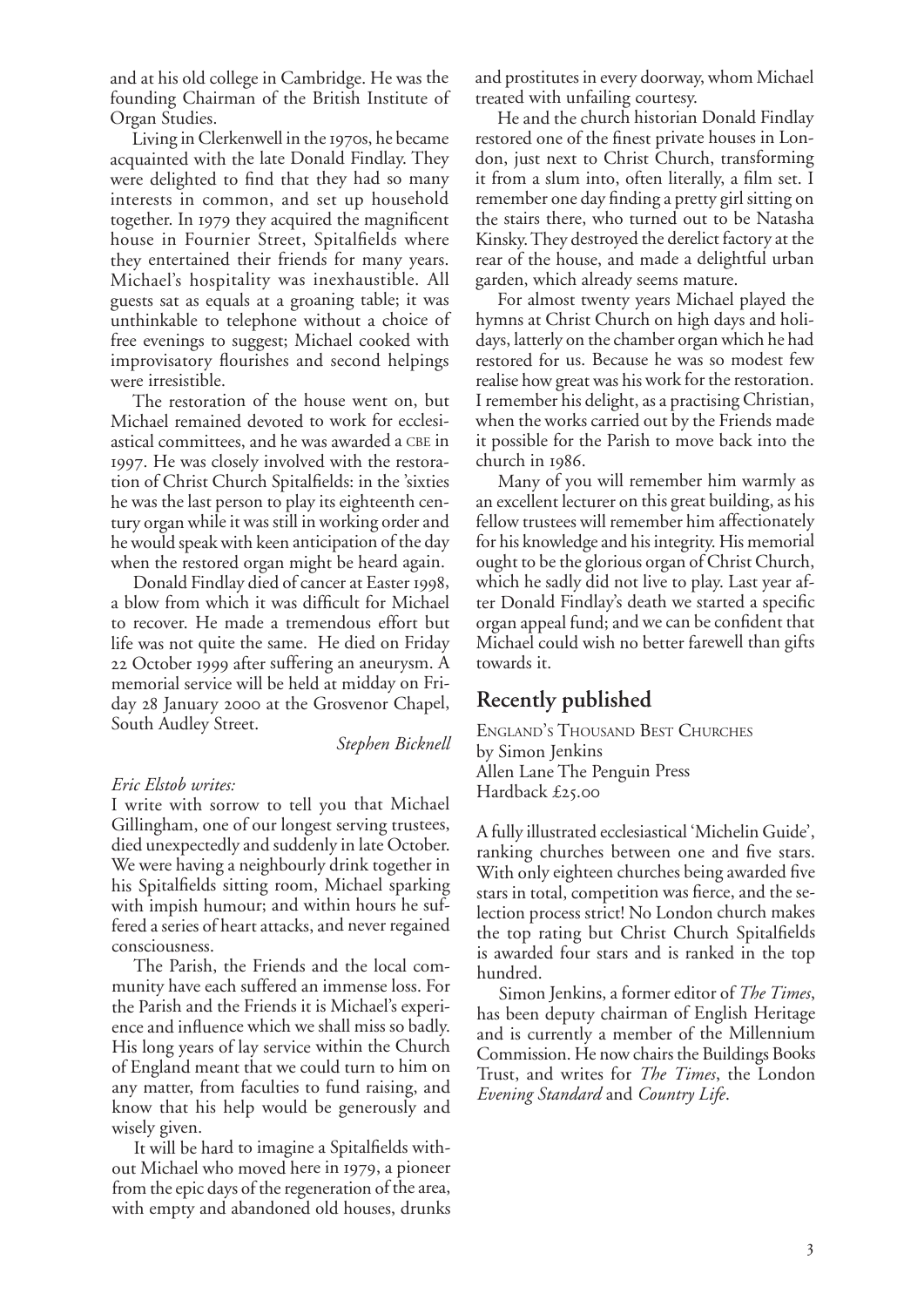# **How to support the Friends**

To become a Supporter of the Friends of Christ Church Spitalfields please make a donation of a minimum of  $\text{\pounds}$ 20 p.a. ( $\text{\pounds}$ 25 for overseas).

Supporters receive the Friends' quarterly newsletter *Columns*. They also receive advance notice of the Friends' series of special tours and lectures and special events organised exclusively for Supporters.

Your gift will help the Friends unlock grant aid. For every £10 donated to the Restoration Appeal we can draw down a further  $\pounds$ 30 in grants from the Heritage Lottery Fund and English Heritage as their generous grants must be matched by gifts from our Supporters. We still have  $\pounds$ 1.5 million to raise.

You can give money in various ways: banker's cheque, CAF cheque, banker's order, or deed of covenant with banker's order; by filling in the appropriate part of the form to the right or below:

I enclose my cheque for:

£ ❑ £ ❑ £ ❑ £\* ❑ other ……

❑ towards the restoration of Christ Church Spitalfields

❑ towards the restoration of the Richard Bridge Organ

\*amounts over £250 enable us to reclaim back tax from the Inland Revenue through Gift Aid

To help us plan with more certainty and to keep down our administrative costs please support us by **Banker's Order**.

If you are a taxpayer, making a **Deed of Covenant** can further increase your gift. We can reclaim from the Inland Revenue the tax already paid by you.

Please return this form to us. We will process it and forward it to your bank.

Thank you. Please return the completed page to:

FOCCS, FREEPOST, LONDON EI 6BR

#### **Banker's Order**

| Please pay to the Royal Bank of Scotland plc of 67 Lom-  |
|----------------------------------------------------------|
| bard Street EC3P 3DL, Sort Code 15-10-00 for the credit  |
| of the Friends of Christ Church Spitalfields Account No. |
|                                                          |
|                                                          |
| and each anniversary thereof until cancelled by me. This |
| donation is in addition to*/replaces* previous standing  |
| orders, if any, in favour of the Charity.                |
|                                                          |
|                                                          |

............................................................................... Date

#### **Deed of Covenant**

To: The Friends of Christ Church Spitalfields. I promise to pay you each year during my lifetime starting today, such a sum as after deduction of Income Tax at the basic rate amounts to £...................... (insert amount) per annum provided that I may revoke in writing this deed of covenant at any time after the expiry of four years from today. *Signed and delivered by* ....................................................................................... Date ............................................................................... Name ............................................................................. Address ........................................................................... ................................................ Postcode ........................ *Signed in the presence of* ........................................................................Signature Witness name and address: ............................................. .......................................................................................

\**delete as applicable*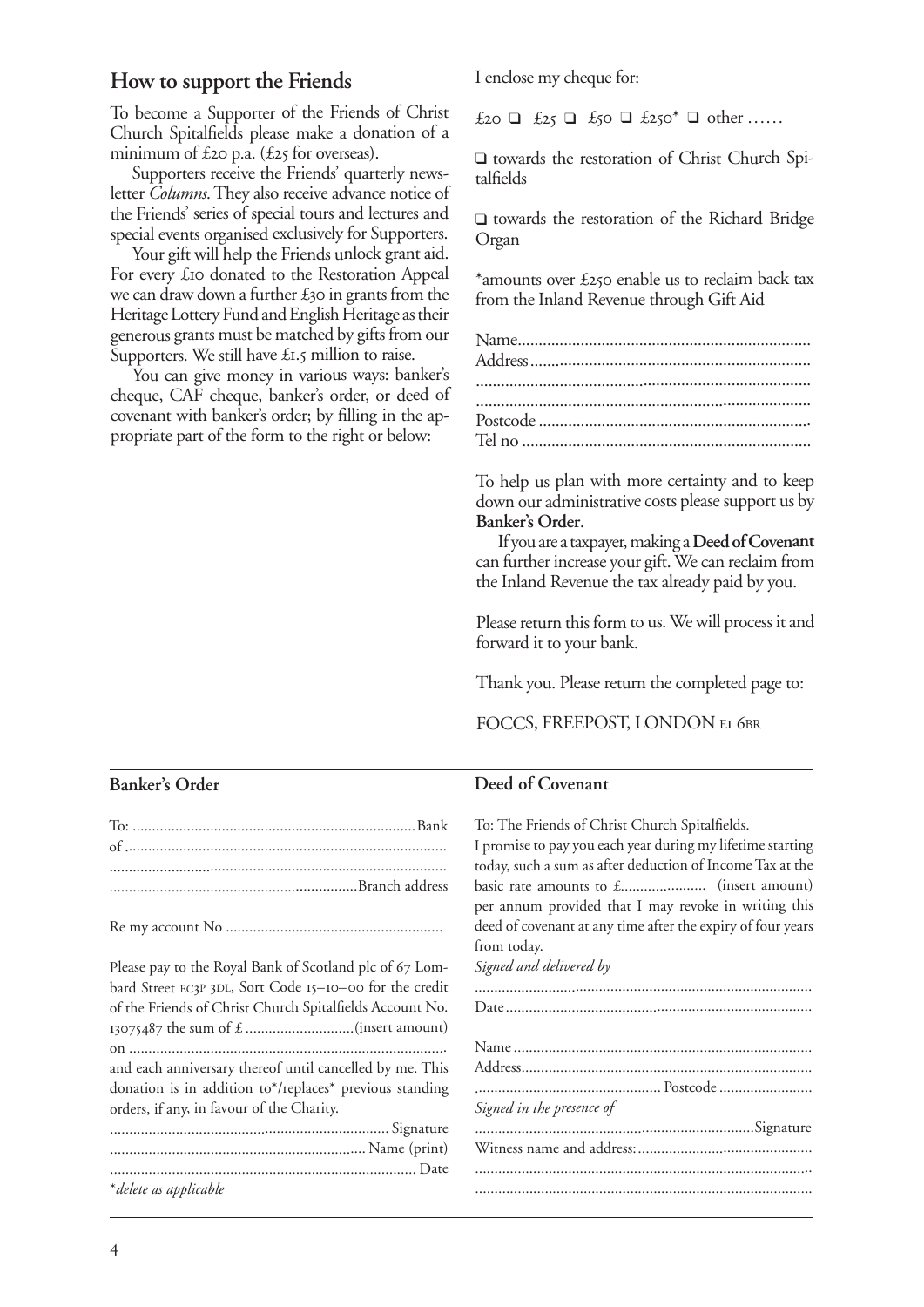# **Recent gifts**

The Friends are grateful to the many individuals and organisations who are giving with such generosity to the Restoration Appeal. We value donations large and small.

The following have all given single donations since the last issue of Columns. Others donors prefer to remain anonymous. We would like to thank them all for their support.

Gifts of £<sup>1000</sup> Alan & Mary Gibbins (for the Richard Bridge Organ Appeal Fund) Jeremy Hill Brian D Smith

**Gifts of £** Mrs P Pinder

**Gifts of £** Arthur Anderson Foundation Clifford Chance Linklater & Paines

**Gifts of £** Mrs A M Fraser Richard Greer

#### **Gifts of £**

N Assheton Dr Anne Hogg M Byrne W O Clarke Geoffrey Collens WT J Griffin Sir Peter Leslie D A Lester Andrew Soundy Alan & Lyn Williams

# **Open House '**

Supporters may remember reading about the successful Open House weekend in 1998. This year's weekend in September surpassed all expectations. A steady stream of genuinely interested visitors meant that we were able to publicise widely the work of the Restoration as well as that of the Festival and the Parish to an already receptive audience.

Throughout the weekend there were short talks about the building and its restoration given by Trustees of the Friends. Visitors were able to visit the Old Vestry Room, which is not normally open to the public and to walk out through the south door and down the new steps.

Some facts and figures: We had over 2,100 visitors (up 1,000 on last year).

Postcards and Christmas cards were on sale in the Old Vestry Room and teas and home-made cakes could be bought downstairs in the church. Our costs were very low thanks to generous help and donations in kind so we made a surplus of  $£1,720$ for the one and a half days.

With the numbers of people that Open House attracts we would be unable to make this event such a success without the help of all our volunteers who gave up their time to help. Thank you.

Dates for your diary: next year's Open House will be 23 and 24 September 2000. Please make a note of these dates and ring the office if you think you can help.

# **Opening hours at Christ Church**

During the next phase of the restoration, while the structures to the galleries are being built, it is not possible to open Christ Church to visitors during the weekday lunchtimes.

## **Christmas services at Christ Church**

#### Sunday Dec 12 and 19

‒pm: 'Now is the Time', coffee & carols in Christ Church

#### **Thursday Dec**

pm: Community Carol Service (organised by Spitalfields Community Trust, Spitalfields Festival and Christ Church)

**Sunday Dec** 6.30pm: Carols by Candlelight

**Christmas Eve** 11.30pm: Midnight Communion (ASB)

#### **Christmas Day**

9.30am: Communion (Book of Common Prayer) 10.30am: Christmas Family Celebration (45 mins) *Bring your favourite present so far!*

#### **Sunday Dec**

10.30am: Worship for St. Stephen's Day

#### **Services in the New Year**

The church will be open from the New Year on Sundays for services 10.30am–1pm.

## **Spitalfields Winter Festival**

This year's Festival is from 13 to 22 December. For information telephone the Festival Hotline: 0171-377 1362.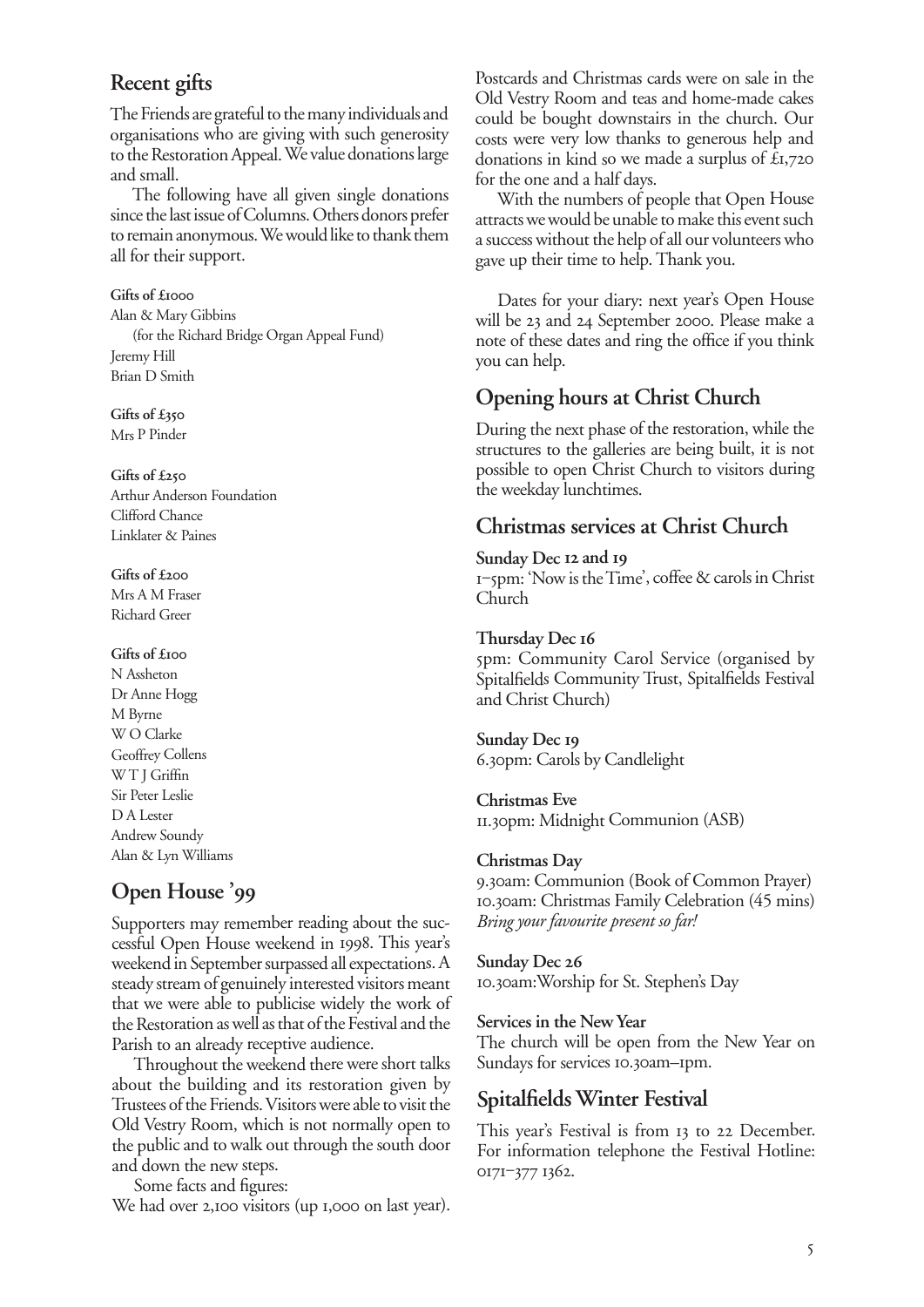# **The Friends' Millennium Quiz**

Test your knowledge of Hawksmoor and Christ Church and have the chance to win a bottle of champagne\*. Answer as many of these questions as you can:

- . How many 'Fifty New Churches' are there?
- . How many architects were involved in the design of these churches?
- . When was the foundation stone of Christ Church, Spitalfields laid?
- . What is missing from the spire?
- . Who designed the organ?
- . When were the clock dials first illuminated with gas lighting?
- 7. Where was the clock before 1822?
- . What were the two cataclysmic events which happened to Christ Church in the first half of the nineteenth century?
- . What is the name of the Victorian architect who removed the galleries?
- . When were the steps on the south side removed?
- . In what modern novel does Christ Church feature and who wrote it?
- . What was the name of Fournier Street in the eighteenth century?
- . Where did the memorials in the vestibule, at the west end of the church, come from?
- . What was the name given to the churchyard in the first two decades of this century?
- . When was the south door re-opened?
- . Where was the fire engine shed located in the eighteenth century?
- . How many bells are there?
- . Name the 'order', or style, of the capitals of the columns in Christ Church
- . The Clarendon Building at Oxford was designed by Hawksmoor and Townesend to accommodate what sort of machinery?
- . Where is Hawksmoor buried?

The winner will be the first most correct answer drawn out of a hat on Wednesday 19 January . We shall publish the name of the winner in the next issue of *Columns*.

\*For those who prefer it, there is an alternative prize of a limited edition Hugh Casson print of Christ Church.

Write your answers in this column:

|--|

Please print:

Please return this page to: Millennium Quiz, FOCCS, Christ Church, Fournier Street, London EI 6QE.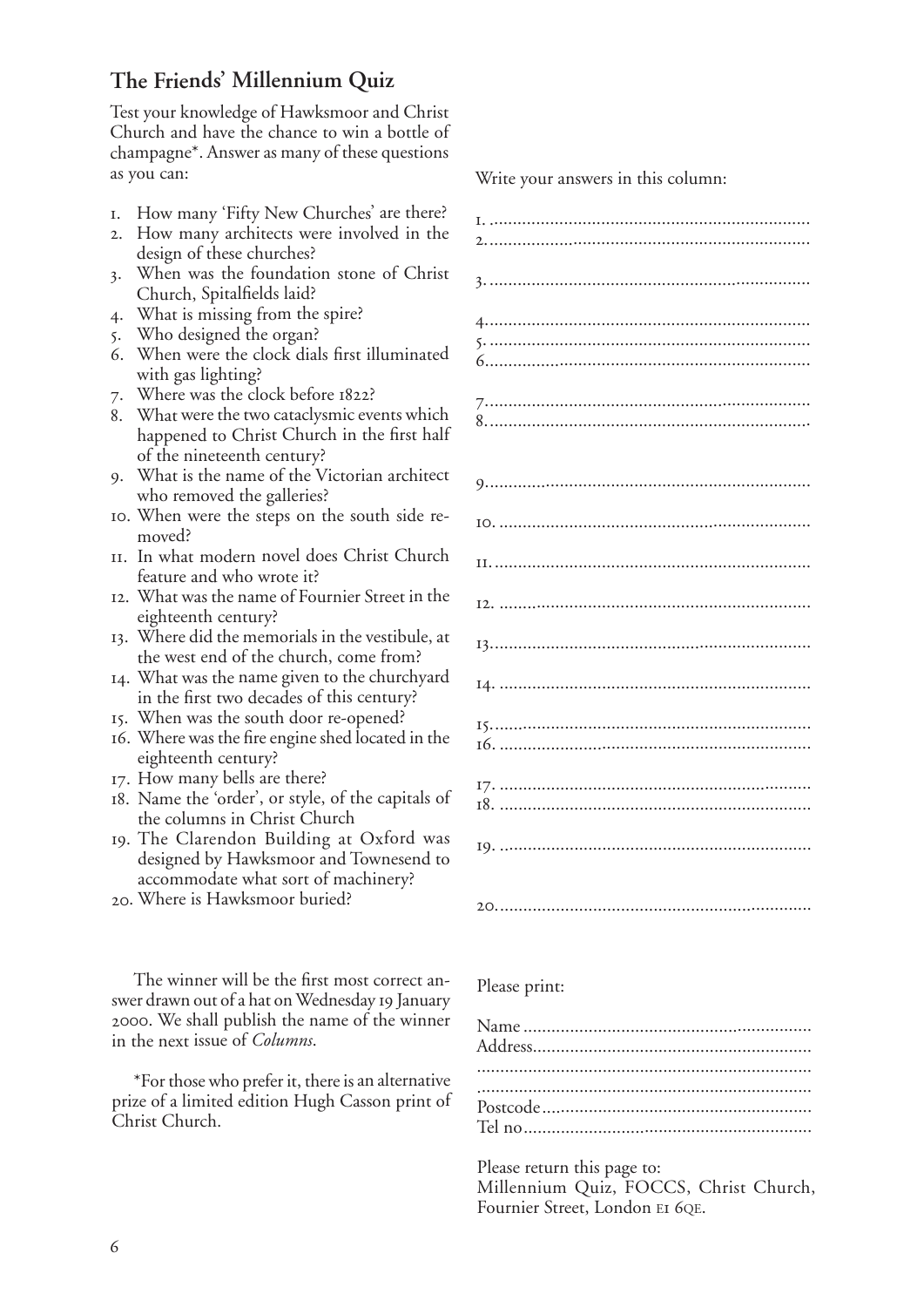## **Proposed visit to Castle Howard**

The Friends are hoping to arrange a visit to Castle Howard in Yorkshire in mid June 2000. We will be able to visit the Mausoleum designed by Hawksmoor as the burial place of Charles Howard, third Earl of Carlisle.

For many years the Mausoleum was in a dangerous state and could not be visited. Consolidation work has recently been completed and it is now possible by special arrangement for groups to approach the building and visit its interior.

Our proposed tour will also visit the house and other monuments by Hawksmoor in the park. An expert guide will accompany us and we will be travelling on a group ticket by train from King's Cross. At York we will be met by a coach which will take us to the house. We will return to London the same day.

Places will be limited to a maximum of 35 and we would be grateful if you could express your initial interest by sending us a post card to the Friends' office.



The Mausoleum on its lonely hill is [Hawksmoor's] greatest achievement. It is one of the last Baroque buildings in the freedom of its sources and the intensity of its direct assault on the emotions. But its geometrical simplicity and its sombre severity look forward to the age of neo-classicism. And the strangeness … of many of Hawksmoor's formal devices, has found recognition only in the present century's exploration of the subconscious. Ultimately, the quality and character of his work cannot be put into prose. Its language is the one he knew best and knew as few other English architects have known: the eloquence of stone.

*Kerry Downes:* Hawksmoor,

# **Fundraising success at concert in aid of the Restoration Appeal**

The Friends raised over £8,500 for the Restoration Appeal as a result of a concert given during this year's summer music festival.

The concert was given by the tenor Philip Langridge, his daughter the cellist Jennifer Langridge and the pianist David Owen Norris. The programme was broadly based and immensely enjoyable with songs ranging from the 16th century composer Giulio Caccini to Richard Rodney Bennett, taking in works by Schubert, Liszt and Britten on the way.

Supporters were given the opportunity to have a glass of champagne at a pre-concert reception in one of the beautiful early eighteenth-century silk weavers' houses nearby and then return to enjoy a buffet supper after the concert.

The Friends would like to thank their major sponsors for this event, INVESCO Asset Management, and also to thank the Arthur Andersen Foundation and Mr Brian Smith, retired partner of Arthur Andersen, for their generous contributions in connection with this fund-raising concert. We would also like to thank the Spitalfields Festival for their exemplary organisation without which the concert could not have taken place.

## **Wanted**

**Postage** If your company can assist by providing occasional postage facilities, please let us know.

**Press cuttings** We cannot afford to retain a press cuttings agency, so we rely on our Supporters to send us press and magazine articles. Anything about Hawksmoor and his buildings and, of course, about Christ Church itself, is of great interest. Please make sure to put the date and name of the publication on the cutting.

**Volunteers** We are looking for volunteers to help us in the office during the day for either secretarial or more menial tasks.

If you think you could help, please telephone the Friends:  $0171-2470165$ .